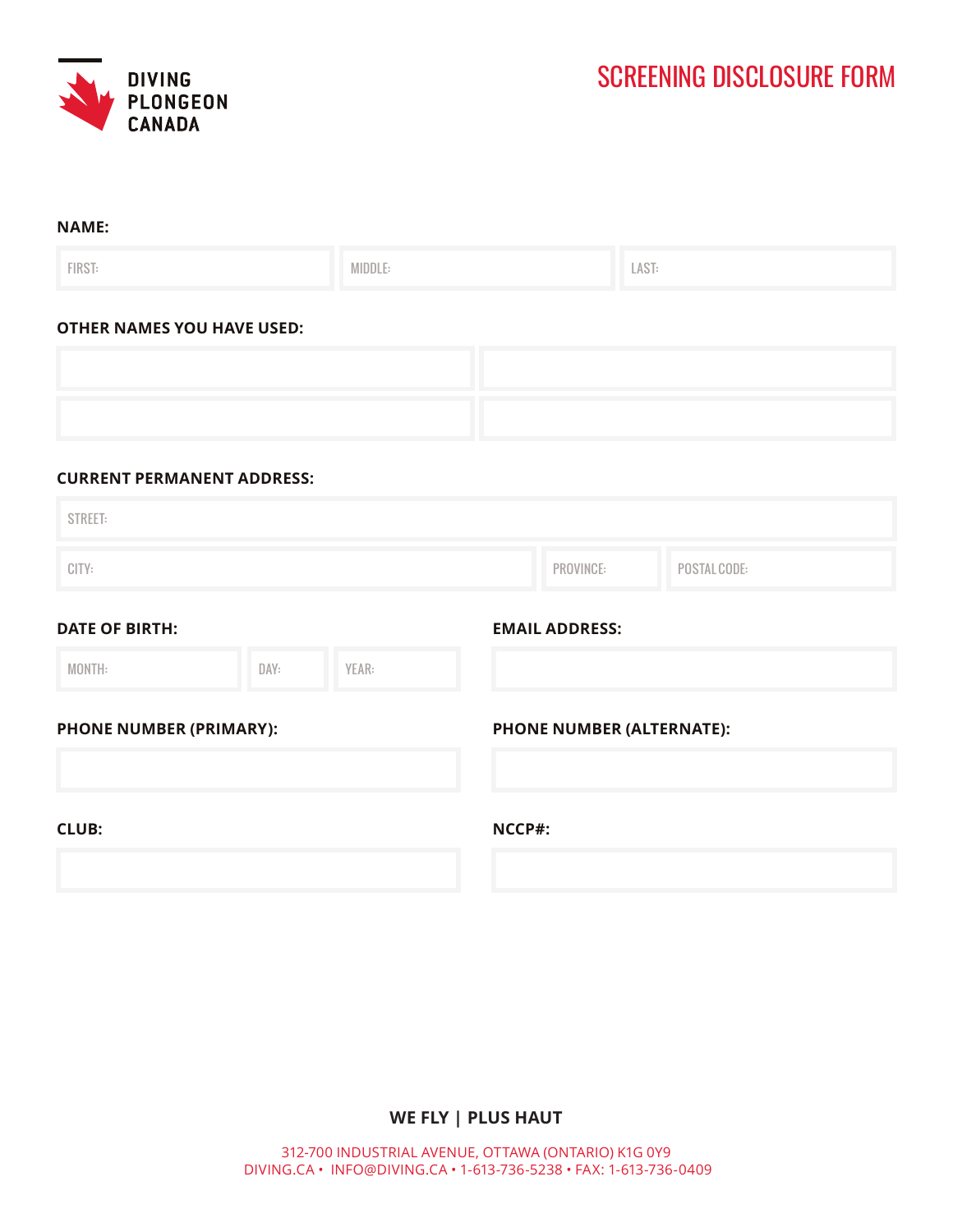

# SCREENING DISCLOSURE FORM

*Note: Completing the Screening Disclosure Form inaccurately may result in failure to pass the screening requirements required by DPC's Coach Screening Policy.*

#### **1. Have you ever been convicted of a crime for which a pardon has not been granted, including possession or trafficking of an illegal substance?**

| <b>YES</b><br>NO.                        | If yes, please describe below for each conviction: |
|------------------------------------------|----------------------------------------------------|
| NAME OR TYPE OF OFFENSE:                 |                                                    |
| NAME AND JURISDICTION OF COURT/TRIBUNAL: |                                                    |
| YEAR CONVICTED:                          | PENALTY OR PUNISHMENT IMPOSED:                     |
| <b>FURTHER EXPLANATION:</b>              |                                                    |

**2. Are criminal charges or any other sanctions, including those from a sport body, private tribunal or government agency, currently pending or threatened against you?**

| If yes, please explain for each pending charge:<br>NO.<br><b>YES</b> |
|----------------------------------------------------------------------|
| NAME OR TYPE OF OFFENSE:                                             |
| NAME AND JURISDICTION OF COURT/TRIBUNAL:                             |
| <b>FURTHER EXPLANATION:</b>                                          |

**3. Has any civil court made a finding, judgment or ruling against you, or have you entered into an out-ofcourt settlement relevant to coaching, the sport of diving, or any other sport?** 

YES NO If yes, please describe each finding, judgment or ruling below:

| CIVIL COURT FINDING:           |                                | <b>OUT OF COURT SETTLEMENT:</b> |
|--------------------------------|--------------------------------|---------------------------------|
| TYPE OF OFFENSE OR FINDING:    |                                |                                 |
| YEAR OF OFFENSE OR SETTLEMENT: | PENALTY OR PUNISHMENT IMPOSED: |                                 |
| <b>FURTHER EXPLANATION:</b>    |                                |                                 |

## **WE FLY | PLUS HAUT**

312-700 INDUSTRIAL AVENUE, OTTAWA (ONTARIO) K1G 0Y9 DIVING.CA • INFO@DIVING.CA • 1-613-736-5238 • FAX: 1-613-736-0409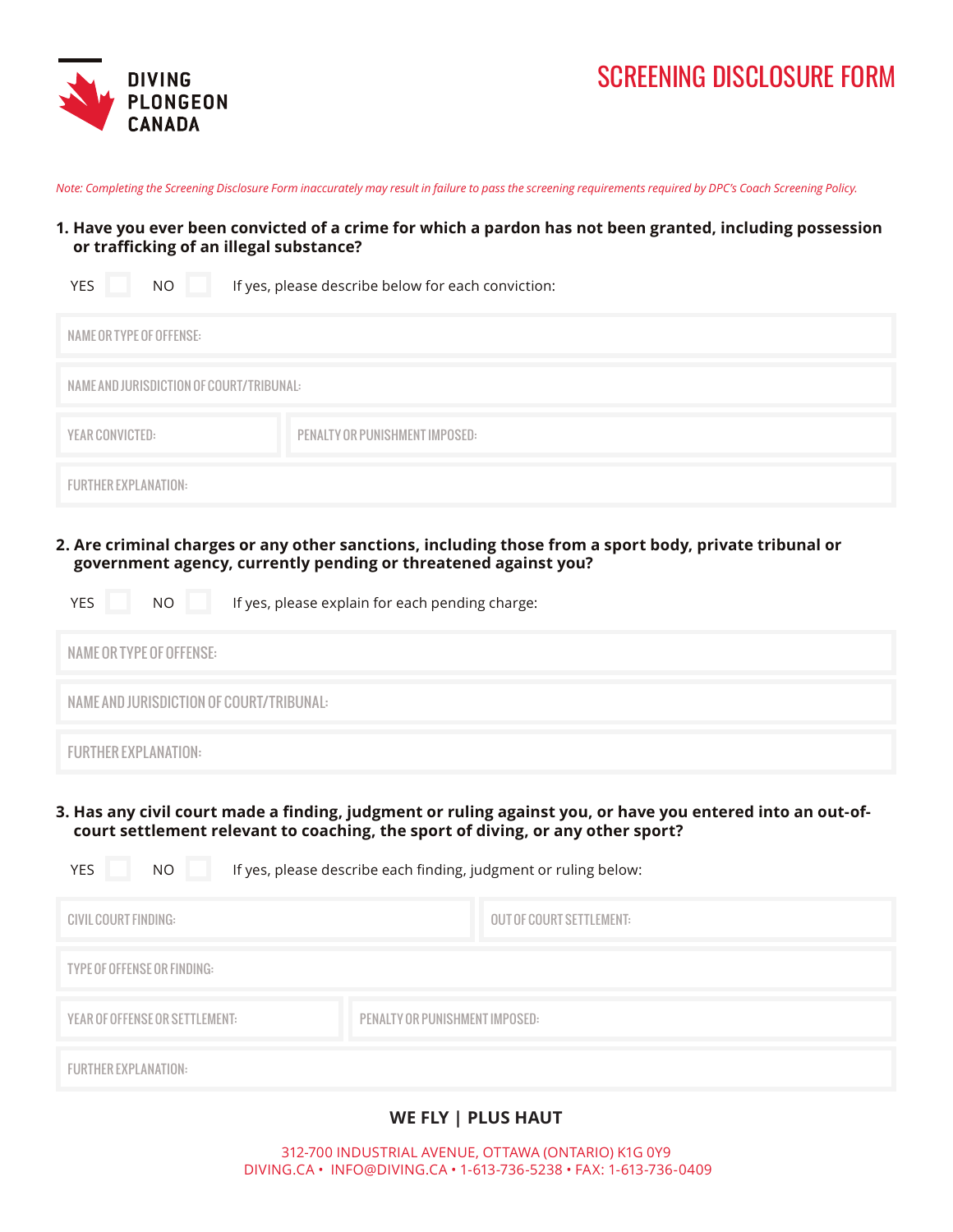

#### **4. Have you ever been the subject of a decision of a court or tribunal that might reflect adversely on coaching, the sport of diving, or any other sport?**

| <b>YES</b><br>NO.           | If yes, please describe below: |
|-----------------------------|--------------------------------|
| TYPE OF OFFENSE:            |                                |
| YEAR OF DECISION:           | PENALTY OR PUNISHMENT IMPOSED: |
| <b>FURTHER EXPLANATION:</b> |                                |

**5. Have you ever been dismissed from a coaching or non-coaching position due to allegations of ethical or moral misconduct?**

| If yes, please describe below:<br><b>YES</b><br>NO. | Date of Dismissal: |      |       |
|-----------------------------------------------------|--------------------|------|-------|
| NAME OF APPLICABLE ORGANIZATION:                    | MONTH:             | DAY: | YEAR: |
| REASON FOR DISMISSAL:                               |                    |      |       |

**6. Have you ever been disciplined or sanctioned by an international sport body, by a national sport governing body outside Canada, by Diving Plongeon Canada, or by any other body within Canada that governs diving or any other sport?**

| YES<br>NO.                         | If yes, please describe below: | Date of Discipline or Sanction: |      |       |
|------------------------------------|--------------------------------|---------------------------------|------|-------|
| NAME OF APPLICABLE ORGANIZATION:   |                                | MONTH:                          | DAY: | YEAR: |
| REASON FOR DISCIPLINE OR SANCTION: |                                |                                 |      |       |

**WE FLY | PLUS HAUT**